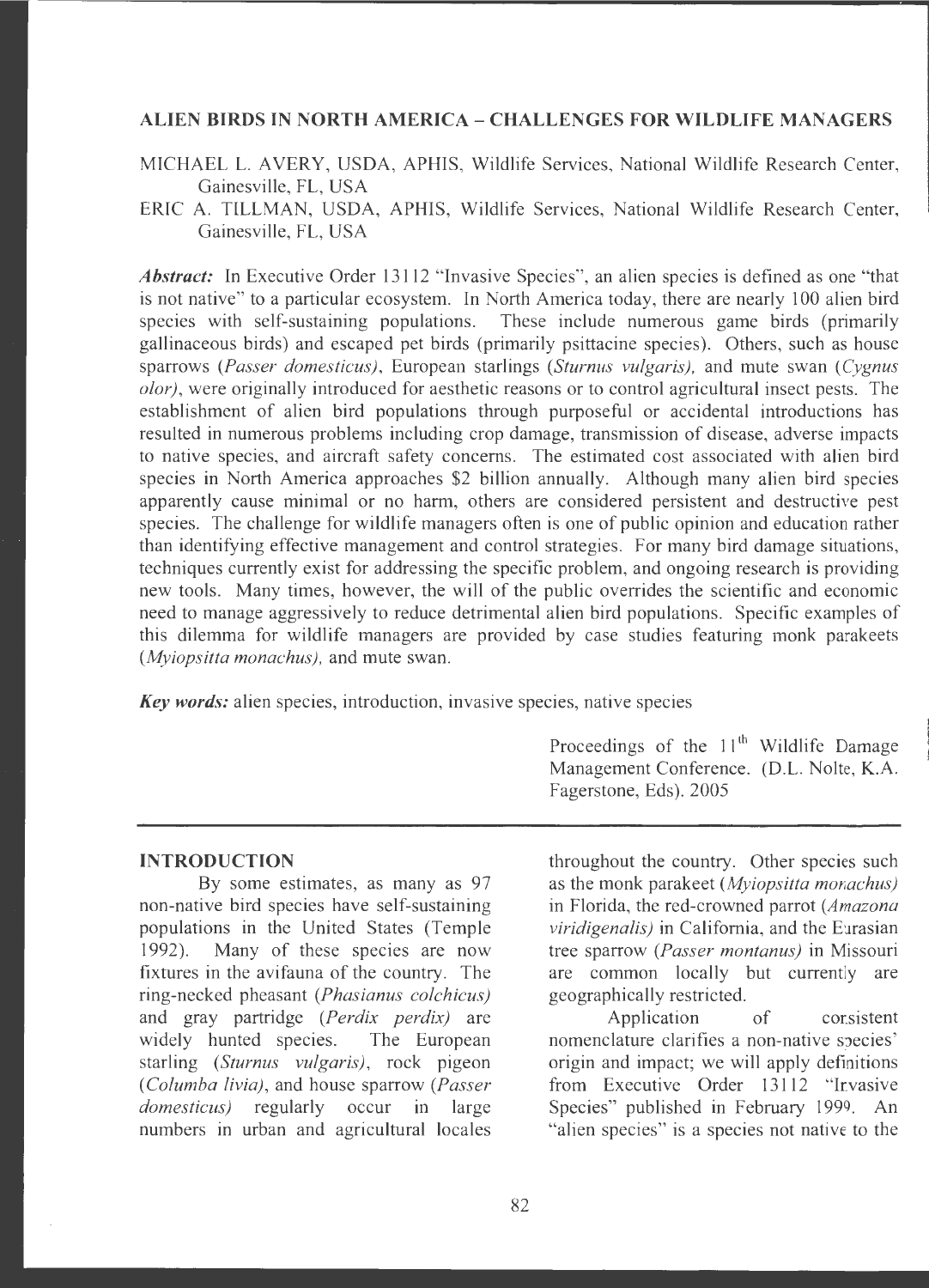ecosystem under consideration. An "invasive species" is an alien species whose introduction is *likely to cause harm*  (emphasis added), either economically, environmentally, or to human health. An "introduction" is the placement of a species into an ecosystem as a result of human activity. A "native species" is one that occurs in a particular ecosystem not as a result of an introduction.

Thus, while all species mentioned in the first paragraph are alien species, they might not all be invasive species. It is not clear what harm species such as the gray partridge or the red-crowned parrot are doing. Further, species that have exhibited range expansions in recent time unaided by human intervention are deemed native. These include the cattle egret *(Bubulcus ibis),* originally an Old World species that reached South America from Africa and then spread northward (Telfair 1994). Breeding was recorded in Florida in 1953 (Kale and Maehr 1990) and cattle egrets are now widely distributed throughout the US. The shiny cowbird *(Mofothrus bonariensis)*  arrived unaided to the Florida Keys in 1985 from the Caribbean, is now considered to be a permanent resident in south Florida, and continues to spread north and west (Lowther and Post 1999).

Management of alien species should focus on those considered invasive, that is those whose presence is causing, or likely will cause, harm. The major invasive bird species that are of management concern in the continental United States are the house sparrow, rock pigeon, and European starling. These species are so entrenched in their adopted home that it seems unthinkable to be without them. Their success is attributable to their opportunistic nature and ability to exploit human-altered environments for food, roost sites, and nesting. They exhibit basically a parasitic lifestyle in that they exist on anthropogenic resources and provide little if any benefit in return. In commensal associations, members of one species assist the foraging of another, but incur no significant costs and receive no benefits. These species, however, generate substantial costs in a number of areas and highlight the threats from introduction of alien species.

# **Impacts to Native Species**

Numerous examples exist of the negative impact invasive species have on native birds. European starlings compete aggressively for nesting cavities, often to the detriment of native birds (Kerpez and Smith 1990). Similarly, house sparrows will supplant and even kill native species attempting to use nest boxes (Gowaty 1984, Radunzel et al. 1997). Mute swan adversely affect habitat for native waterfowl species and even displace colonial nesting waterbirds (Conover and Kania 1994, Maryland Department of Natural Resources 2003). In Hawaii, alien birds have facilitated the spread of mosquito-borne diseases that have decimated native bird populations (Warner 1968).

## **Agricultural Damage**

The European starling is known for its propensity to damage fruit crops, sprouted seeds, and livestock feedlots (Dolbeer et al. 1978, Somers and Morris 2002). Ring-necked pheasant damage to sprouting corn can be locally severe (Besser and Knittle 1976).

## **Nuisance Roosts and Structural Damage**

Starlings are major components of winter blackbird roosts which are noisy, smelly and generally not aesthetically pleasing (Dolbeer et al. 1978, Mott 1980). Urban house sparrows, starlings and rock pigeons constantly foul structures and property with droppings. Monk parakeets offer unique challenges through their habit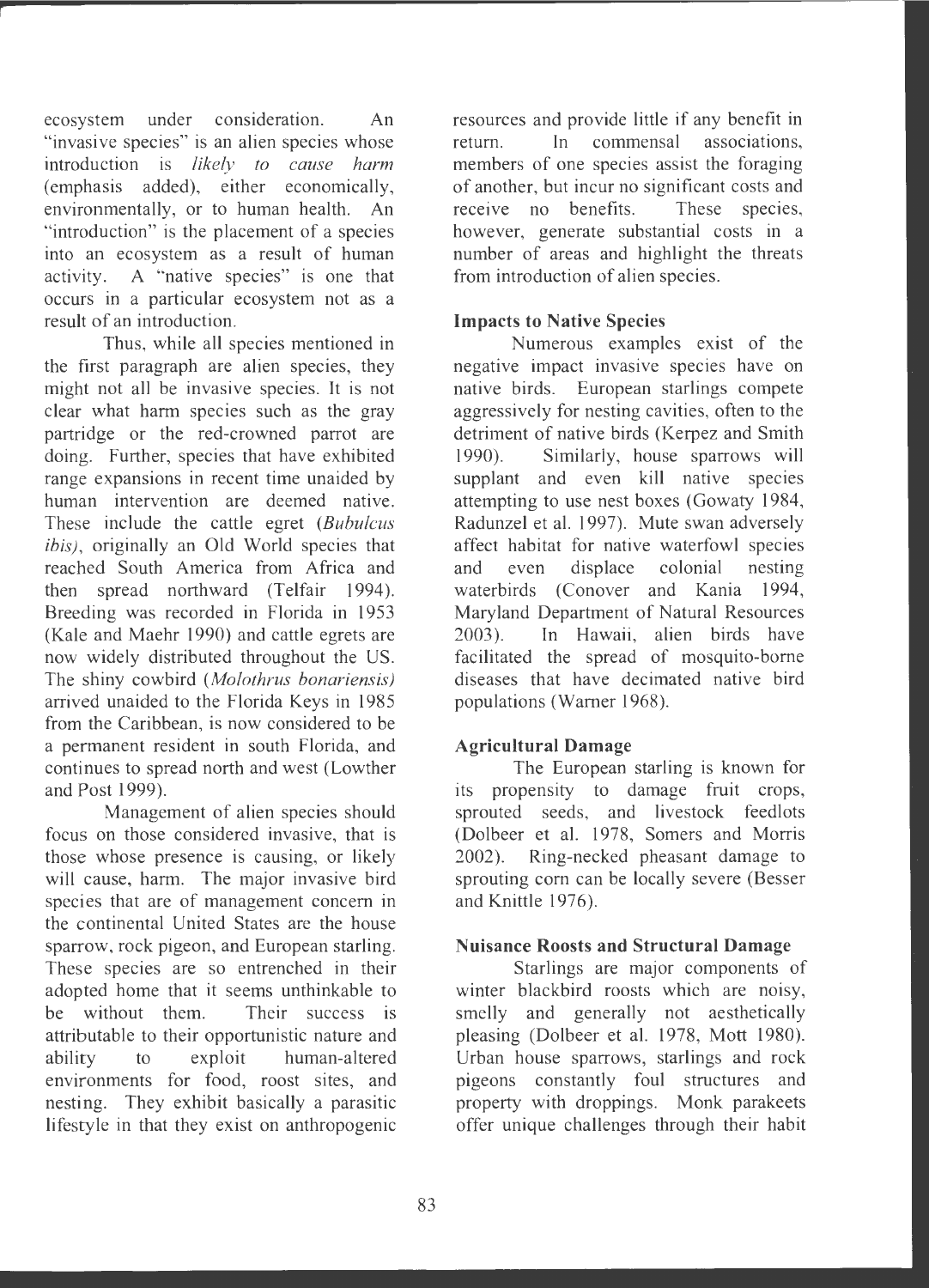of constructing large nests of sticks on electric utility facilities (Avery et al. 2002, Tillman et al. 2004). Wet nest material causes short circuits which in tum damage facilities and create economic losses for the companies and their customers.

### **Human Health and Safety**

Histoplasmosis is a serious respiratory ailment caused by fungal spores produced in excrement under large starlingblackbird roosts (D'Alessio et al. 1965, Stickley and Weeks 1985). This, however, is just one of over 60 transmissible diseases known to occur in starlings, house sparrows and rock pigeons (Weber 1979). Fecal contamination from these 3 species is a major concern in food production and storage facilities (Baur and Jackson 1982). Since 1990, European starlings and rock pigeons have been involved in approximately 2000 aircraft strike incidents that resulted in losses of approximately \$4.5 million (Cleary et al. 2003).

Pimentel et al. (2000) estimated that costs associated with invasive bird species, principally pigeons and starlings, approach \$2 billion annually. Unfortunately, the origin of this cost estimate is not very well documented. Most of it is based on a cost of \$9/bird derived from a report on pigeon control operations in Basel, Switzerland (Haag-Wackemagel 1995). Regardless of the exact monetary figure, it is obvious that pigeons, starlings, house sparrows and other alien bird species are responsible for substantial costs due to a variety of impacts. Although the European starling and the house sparrow are among the most common and most widespread breeding birds in the US, each species has experienced a general population decline since the 1960's (Figure 1). The decline in house sparrow populations in the US mirrors a similar trend in the UK which has yet to be satisfactorily

explained (Duncan 1996, Summers-Smith 2003).

Wildlife professionals, facility managers, and private citizens have numerous tools and techniques with which to combat the impacts of house sparrows, starlings and pigeons (Hyngstrom et al. 1994). The list of visual, acoustic and chemical methods will not be reviewed again here. Instead we want to highlight 2 case studies of alien bird species that represent different challenges for wildlife managers.



**Figure 1. Population trends of European starling (EUST) and the house sparrow (HOSP) throughout the USA as determined by the Breeding Bird Survey, 1966-2004. Data are from Sauer et al. 2005.** 

## **CASE STUDIES**

### **Mute Swan**

This large, attractive Eurasian species was released by private individuals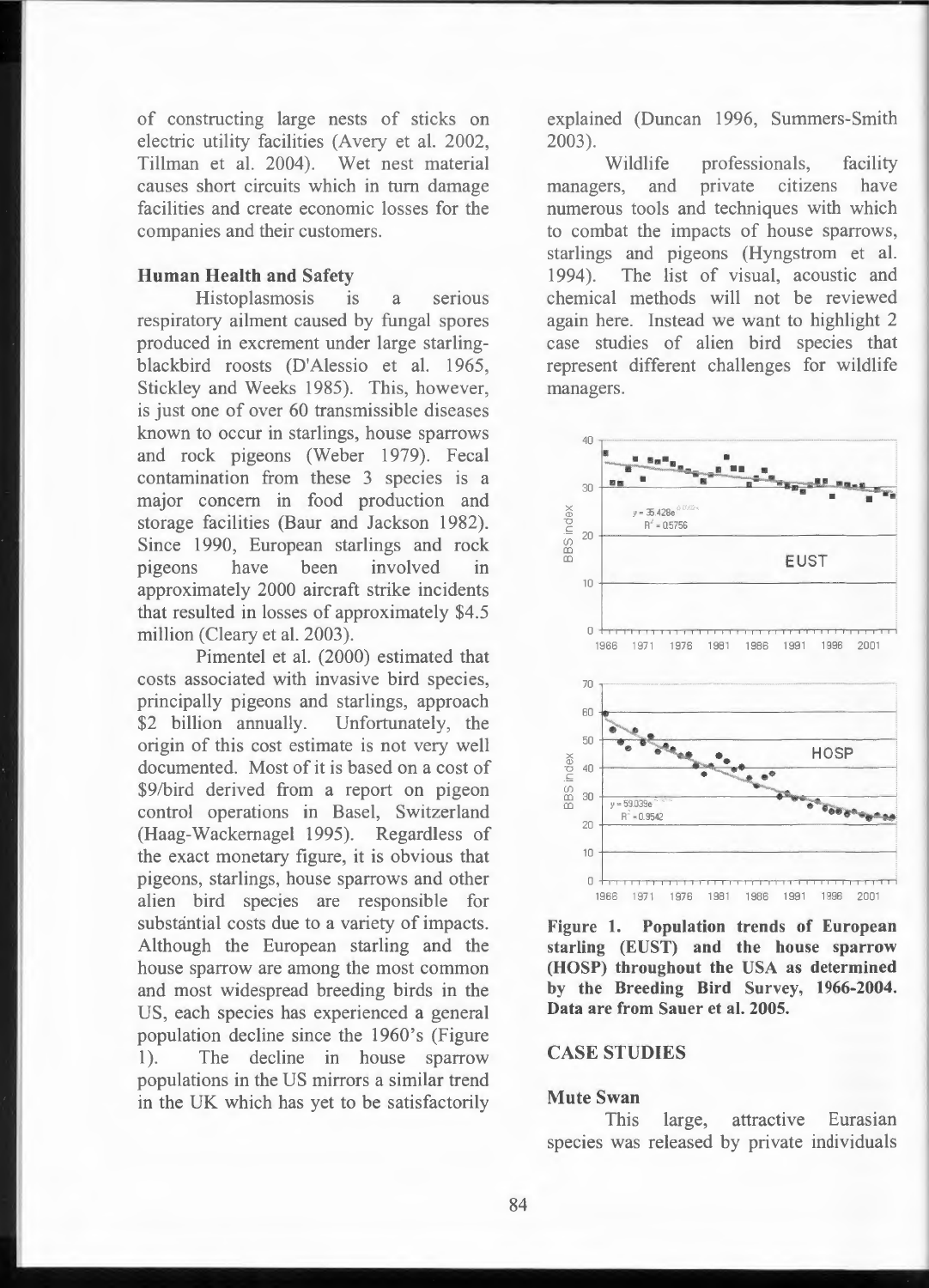in New York prior to 1900, but there is no record of when the initial introduction actually occurred (Long 1981 ). The species now occurs from Massachusetts south to Virginia, as well as in Michigan, Oregon and several other states. The population trend for this species in the US, as judged by the Breeding Bird Survey, has been steadily upward (Figure 2; Sauer et al. 2005). The recent trend in Maryland has been even more dramatic (Figure 2). In Maryland, 5 birds escaped in 1962, and the population now approaches 4,000 (Maryland Department of Natural Resources 2003) .



**Figure 2. Population trends of the mute swan throughout the USA and in Maryland as** . **determined by the Breeding Bird Survey, 1966-2004. Data are from Sauer et al. 2005.** 

Despite their aesthetic appeal, mute swans pose a series of concerns (Maryland Department of Natural Resources 2003). They sometimes threaten or directly attack people who get too close to their nest or young. Aggressive behavior exhibited by these large birds can pose a safety risk, especially to small children. Mute swans consume enormous quantities of submerged aquatic vegetation. It is estimated that 4,000 mute swan could annually consume about 12% of the submerged aquatic vegetation biomass in the Chesapeake Bay. Submerged aquatic vegetation is critical to the health and well being of a myriad of Bay organisms. Grazing of this resource by mute swans reduces the capacity of the remaining submerged aquatic vegetation beds to support wintering waterfowl and other fish and wildlife populations. Mute swans occupy and defend relatively large territories of wetland habitat during nesting, brood rearing and foraging, and thus compete with native birds for habitat. They displace native waterfowl from breeding and staging habitats and have been reported to attack, injure, or kill other wetland birds. Mute swans can reach 1 m under water to graze vegetation, and they are present year-round unlike native tundra swans ( *Cygnus cofumbianus)* which overwinter in the Chesapeake Bay. Thus, the mute swans' impact on native submerged vegetation is extensive, both temporally and spatially. In the early  $1990$ 's,  $600-1,000$  mute swans established a loafing area on oyster shell bars and beaches used as nesting sites by black skimmers *(Rynchops niger)* and least terns *(Sterna antillarum) .* This resulted in abandonment of the site by these threatened waterbird species. The destabilizing effects of mute swan on Chesapeake Bay plant and animal communities place it in the category of a "strongly interacting nonindigenous species" and signals the need for prompt and effective management actions (Heiman 2005, Soulé et al. 2005). In 2003, the Maryland DNR initiated a program of mute swan population control that included egg addling and culling adults. This management program barely got underway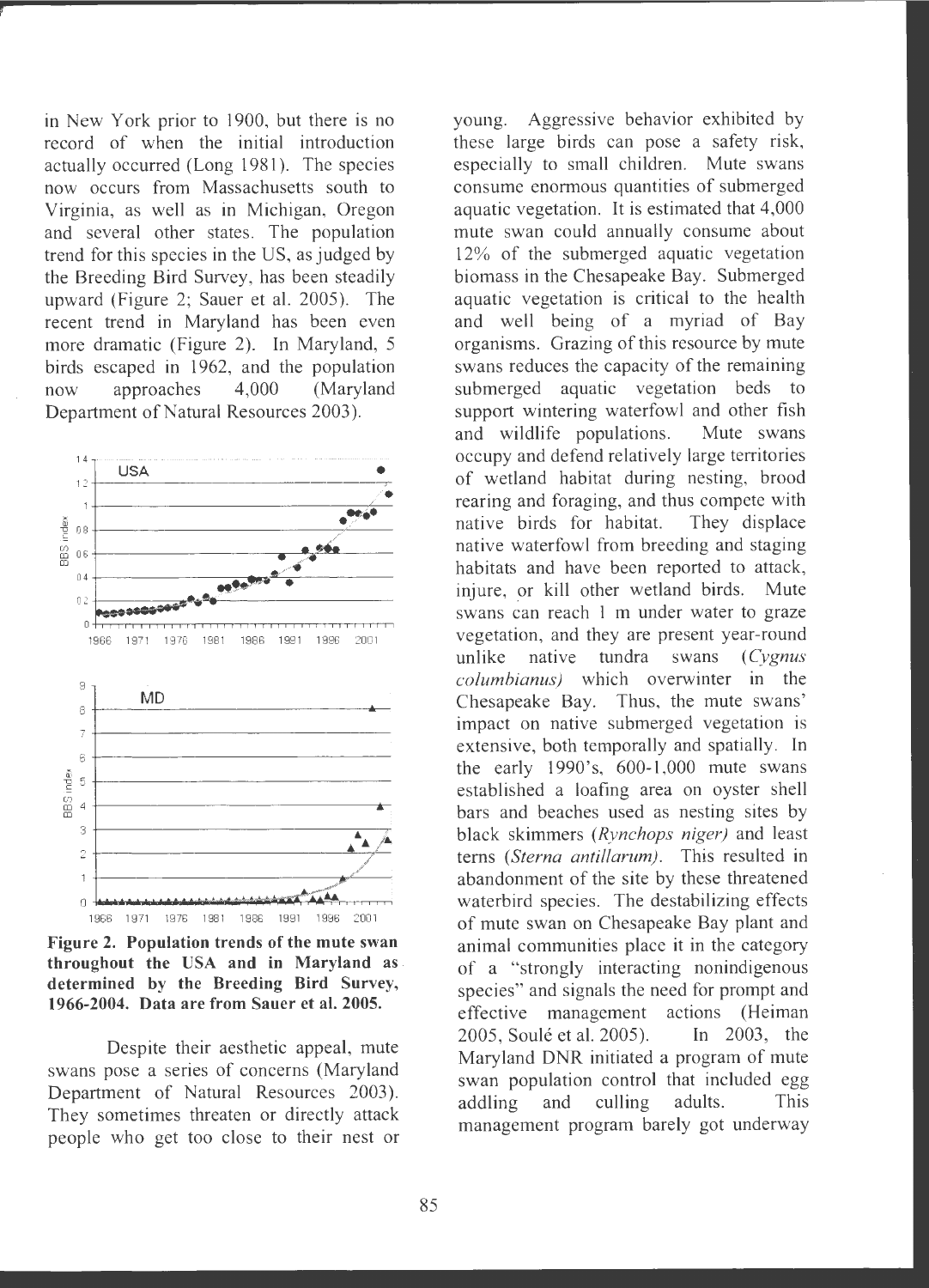before it was halted through a legal challenge that resulted in a Federal court ruling that declared the mute swan protected under the Migratory Bird Treaty Act  $(MBTA)$ . This ruling, in turn, lead to the passage of the Migratory Bird Treaty Reform Act (MBTRA) of 2004. As a consequence of the new legislation, the US Fish and Wildlife Service published new guidelines that specifically removed the mute swan and dozens of other alien bird species from Federal protection under the MBTA. In the wake of these new developments, the Maryland DNR planned to resume a large-scale egg addling program in April 2005. The mute swan management program is again on hold, however, because the Humane Society of the United States and others recently challenged the MBTRA in Federal court.

### **Monk Parakeet**

This South American species has a reputation for causing substantial crop damage in its native range (Mott 1973). Thus, in the early 1970's when free-flying parakeet populations started showing up in greater and greater numbers, US wildlife and agriculture officials became alarmed at the potential crop damage that could occur here. In response to that concern, a parakeet eradication effort was initiated in 1973 under the direction of the US Fish and Wildlife Service (Neidermyer and Hickey 1977). The 3-year effort resulted in 163 parakeets being killed, mostly by shooting. Since then, the nationwide population has grown exponentially (van Bael and Pruett-Jones 1996).

Although monk parakeets do cause some local crop damage (Tillman et al. 2001 ), in the US, no widespread agricultural impacts have yet emerged. Instead, the parakeets have become problems for the electric utility industry because of their habit of constructing large nests of sticks and branches on utility poles, transmission line support towers, and electric substations (Avery et al. 2002). Wet nest material then causes short circuits and power outages. Research to alleviate this problem is ongoing. To date, trapping birds at their nest followed by removal of the nest is the most effective technique for coping with localized problem nests on a short-term basis (Tillman et al. 2004). Application of a hand-held red laser is an effective scare tactic to dislodge parakeets temporarily from their nest sites. Despite repeated use of the laser, however, the birds do not stay away (Avery et al. 2002).



**Figure 3. Population trend of the monk parakeet throughout the USA as determined by data from the Christmas Bird Count, 1975-2003. Values for the graph were obtained online at:** *http://www.audubon.org lbird/cbc/hrlindex .html* 

Ultimately some form of population reduction will probably have to be implemented to slow the expansion of the species because parakeet populations show no sign of leveling off (Figure 3) (van Bael and Pruett-Jones 1996). Factors that limit many bird populations such as predation, food, and availability of nest sites are not operative because of the parakeet's ability to exploit the abundance of resources provided by humans. This suggests that current problems will only get worse without intervention. Lethal control is unpopular,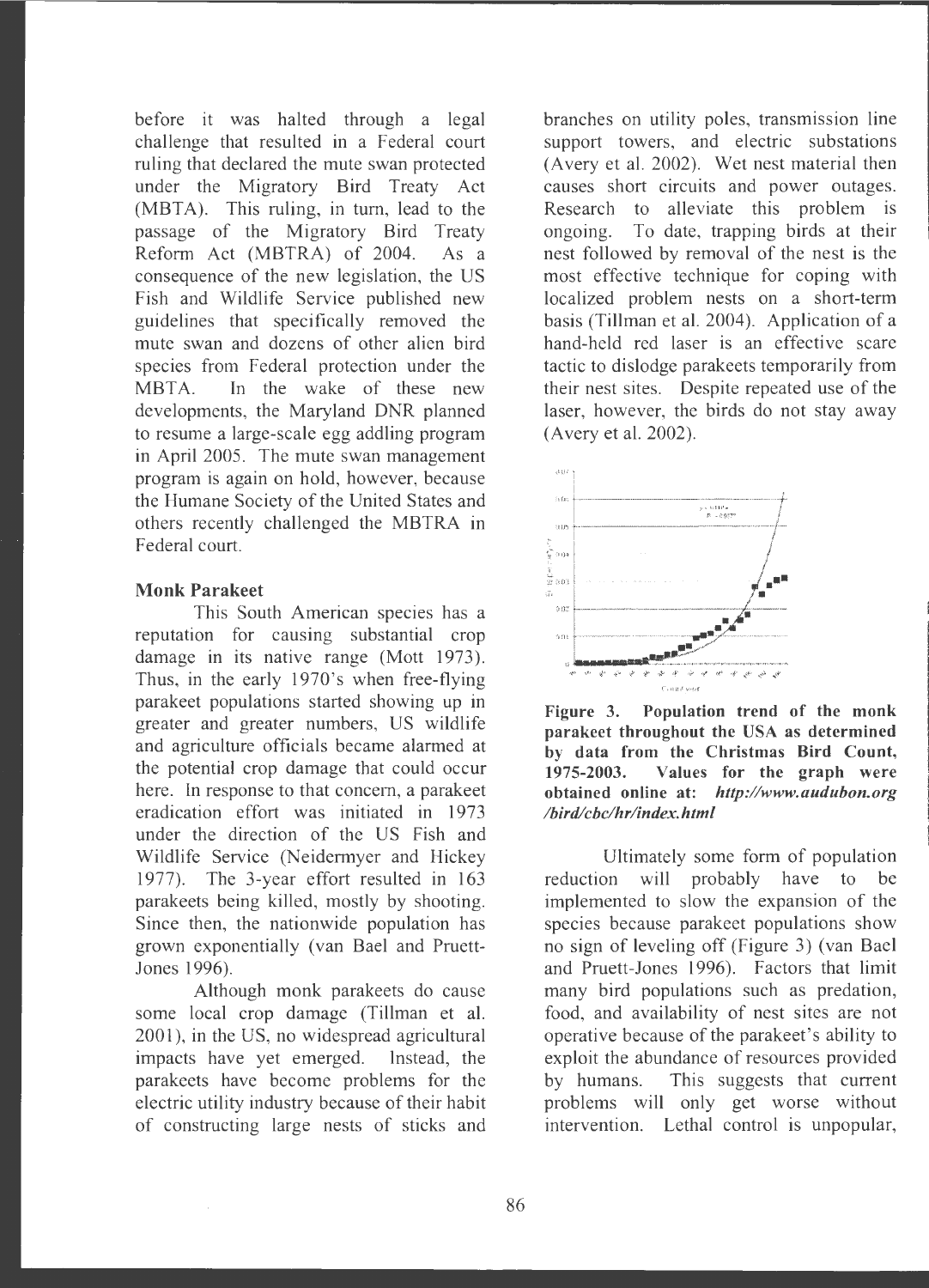however, as many people enjoy the sight of these birds at their backyard feeders or in community parks (Spreyer 1994). An alternative that might prove feasible is the application of a chemosterilant that would reduce reproductive output but not kill the birds (Avery et al. 2005).

# **MANAGEMENT IMPLICATIONS**

For the most part, current methods are adequate to address problems attributed to invasive bird species. The major issue is that wildlife managers are often not free to apply the most effective techniques to solve problems caused by invasive species. The constraint is particularly prominent in situations that involve lethal control measures. Public attitudes which often become manifested in actual or implied legal challenges or lawsuits can seriously delay or even prevent implementation of the most appropriate management actions. Concerted public education efforts can sometimes overcome attitudes against management of wildlife populations, and such efforts are certainly desirable when lethal control measures are contemplated. Effective education presupposes that adequate scientific data exist upon which to base a sound management program. If such data are not available then attempts to justify a proposed plan that involves population reduction will likely fail. It will be important to have reliable information on the status of the population targeted for reduction as well as thorough documentation of the adverse impacts the birds are having.

A contrary view is offered by Simberloff (2003) who argues for swift and decisive action to eradicate invasives before they become major problems. This "quick and dirty" strategy is necessary because during the time that biologists and wildlife managers amass data on the population and the effects it is having, the animals multiply or disperse and the problems become harder to address successfully. While this approach might be possible when incipient invasive populations are small and isolated, it has limited utility for control of established invasive populations. In addition, Simberloff does not consider the role that public opinion would play in implementation of his strategy. A "quick and dirty" response, unless conducted surreptitiously, is likely to attract attention. If the proper groundwork for the operation has not been laid, subsequent public reaction will likely be negative which will complicate more comprehensive management efforts. More stringent laws and beefed-up enforcement of existing regulations are necessary to preventing establishment of new invasive bird populations.

For managing existing invasive bird populations , increased public appreciation of the need for effective control measures is necessary. This can best be achieved through science-based public awareness and education programs (Temple 1992).

## **LITERATURE CITED**

- AVERY, M.L., E.C. GREINER, J.R. LINDSAY, J.R. NEWMAN, AND S. PRUETT-JONES. 2002. Monk parakeet management at electric utility facilities in south Florida. Proceedings of the Vertebrate Pest Conference 20:140-145.
- , J.R. LINDSAY, J.R. NEWMAN, S. PRUETT-JONES, AND E.A. TILLMAN. 2005. Reducing monk parakeet impacts to electric utility facilities in south Florida. Advances in Vertebrate Pest Management. In press.
- BAUR, F.J., AND W.B. JACKSON, editors. 1982. Bird control in food plants. American Association of Cereal Chemists. St. Paul, MN, USA.
- BESSER, J.F., AND C.E. KNITTLE. 1976. Mesurol 50 percent HBT for protecting sprouting com from pheasants in Iowa and South Dakota. Proceedings of the Bird Control Seminar 7:225-227.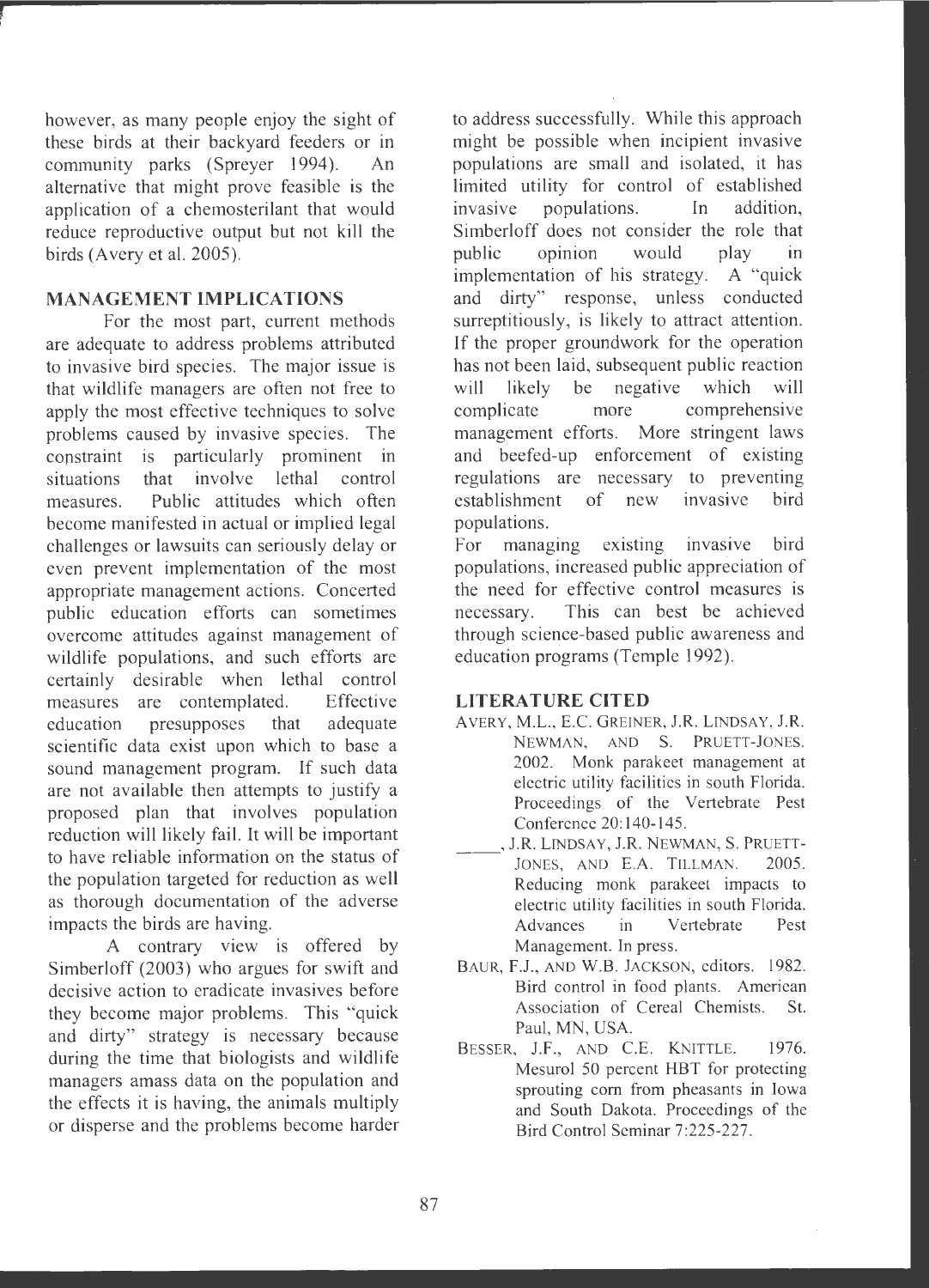- CLEARY, E.C., **R.A.** DOLBEER, AND S.E. WRIGHT. 2003. Wildlife strikes to civil aircraft in the United States 1990-2002. Federal Aviation Administration National Wildlife Strike Database Serial Report 9.
- CONOVER, M.R., AND G.S. KANIA. 1994. Impact of interspecific aggression and herbivory by mute swans on native waterfowl and aquatic vegetation in New England. Auk 111 :744-748.
- D'ALESSIO, D.J., R.H. HEEREN, S.L. HENDRICKS, P. OGILVIE, AND M.L. FURCOLOW. 1965. A starling roost as the source of urban epidemic histoplasmosis in an area of low incidence. American Review of Respiratory Disease 92:725-731.
- DOLBEER, **R.A., P.P.** WORONECKJ, **A.R.**  STICKLEY, JR., AND **S.B.** WHITE. 1978. Agricultural impact of a winter population of blackbirds and starlings. Wilson Bulletin 90:31-44 .
- DUNCAN, R.A. 1996. House sparrow *(Passer domesticus*) trends in coastal northwest Florida-Alabama based on Christmas bird count data. Alabama Birdlife 42:1-2.
- GOWATY, P.A. 1984. House sparrows kill eastern bluebirds. Journal of Field Ornithology . 55:378-380.
- HAAG-WACKERNAGEL, D. 1995. Regulation of the street pigeon in Basel. Wildlife Society Bulletin 23:256-260.
- HEIMAN, **K.** 2005. Strongly interacting nonindigenous species. BioScience 55:548.
- HYGNSTROM, S.E., **R.M.** TIMM, AND G.E. LARSON, editors. 1994. Prevention and control of wildlife damage. University of Nebraska, Lincoln, NE, USA.
- KALE, H.W. II, AND D.S. MAEHR. 1990. Florida's birds, a handbook and reference. Pineapple Press, Sarasota, FL, USA.
- KERPEZ, T.A., AND N.S. SMITH. 1990. Competition between European starlings and native woodpeckers for nest cavities in saguaros. Auk 107:367-375 .
- LONG, J.L. 1981. Introduced birds of the world. Universe Books. New York, NY , USA.
- LOWTHER, **P.,** AND W. POST. 1999. Shiny cowbird *(Molothrus bonariensis).* The birds of North America, No. 399. The Academy of Natural Sciences, Philadelphia, PA and The American Ornithologists' Union, Washington, D.C., USA.
- Maryland Department of Natural Resources. 2003. Mute swans in Maryland: A statewide management plan. Wildlife and Heritage Service. On-line access at: *www.dnr.state.md.us/wildlffelmsfinaltoc. html*
- MOTT, D 1973. Monk parakeet damage to crops in Uruguay and its control. Proceedings of the Bird Control Seminar 6:79-81.
	- 1980. Dispersing blackbirds and starlings from objectionable roost sites. Proceedings of the Vertebrate Pest Conference 9:38-42.
- NEIDERMYER, W.J., AND J.J. HICKEY. 1977. The monk parakeet in the United States, 1970-1975 . American Birds 31 :273-278 .
- PIMENTEL, D., L. LACH, R. ZUNIGA, AND D. MORRISON. 2000. Environmental and economic costs of nonindigenous species in the United States. BioScience 50:53-65.
- RADUNZEL, L.A ., **D.M .** MUSCHITZ, **V.M .**  BAULDRY, AND **P.** ARCESE. 1997. **A**  long-term study of the breeding success of eastern bluebirds by year and cavity type. Journal of Field Ornithology 68:7- 18.
- SAUER, J.R., J.E. HINES, AND J. FALLON. 2005. The North American breeding bird survey, results and analysis 1966 - 2004. Version 2005.2. USGS Patuxent Wildlife Research Center, Laurel, MD, USA.
- SIMBERLOFF, D. 2003. How much information on population biology is needed to manage introduced species? Conservation Biology 17:83-92.
- SOMERS, C.M. AND R.D. MORRIS. 2002. Birds and wine grapes: Foraging activity causes small-scale damage patterns in single vineyards. Journal of Applied Ecology 39:511-523 .